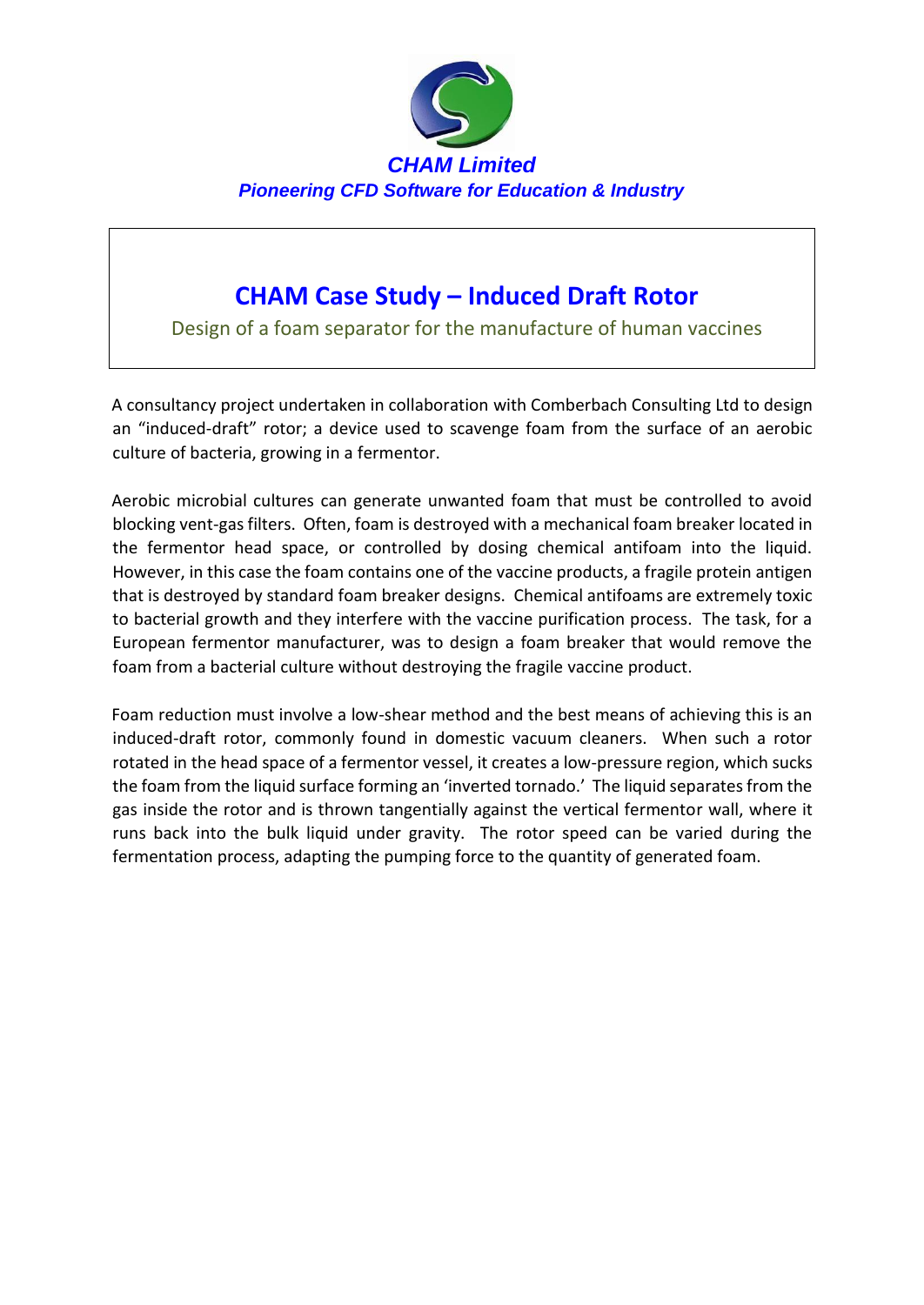



This is significantly different from conventional foam breaker designs in that the upper plate of the impeller is a solid disk, forcing the exhaust gas to flow upwards and outwards through the existing vent filter. Most conventional foam breaker designs are more complex, where exhaust gas exits through a hollow rotor shaft.

In this case, CFD analysis was

used to help optimize rotor design variables for maximum pumping capacity at the lowest rotational speeds. Rotors for 20- and 200-litre fermentor vessels were required.

The CFD analysis was performed in two stages, firstly a 2-D axi-symmetric (polar) model of the fermentor headspace in a static co-ordinate system, followed by a 3-D model of a single rotor blade passage using a body-fitted mesh in a rotating co-ordinate system. The 2-D model simulated the flow induced in the vessel head space by the rotor and predicted the strength of the induced swirl, the up-flow velocity distribution below the inlet and the pressure rise across the rotor to pump at the prescribed volume flow rate. The 3-D model predicted the pressure rise for a given rotor design at a specified flow rate. The type of rotor considered here has a 'drooping' characteristic - i.e. the pressure rise which can be generated decreases with increasing flow rate - over most of its operating range. However if the flow rate decreases too far, or too high a pressure rise is demanded, the rotor can stall leading to a rapid loss of performance. The results of this model indicate whether the rotor is capable of pumping the required flow rate against the pressure difference generated by the induced swirl. Also the flow distribution in the rotor blade passage indicates the effectiveness and pumping efficiency for each rotor design. Both 2-D and 3-D models were run over a range of prescribed volume flow rates for each rotor design, with the flow rate vs. pressure rise relationship for each model plotted to find the intersection - thus giving the operating point or 'match point' for the rotor.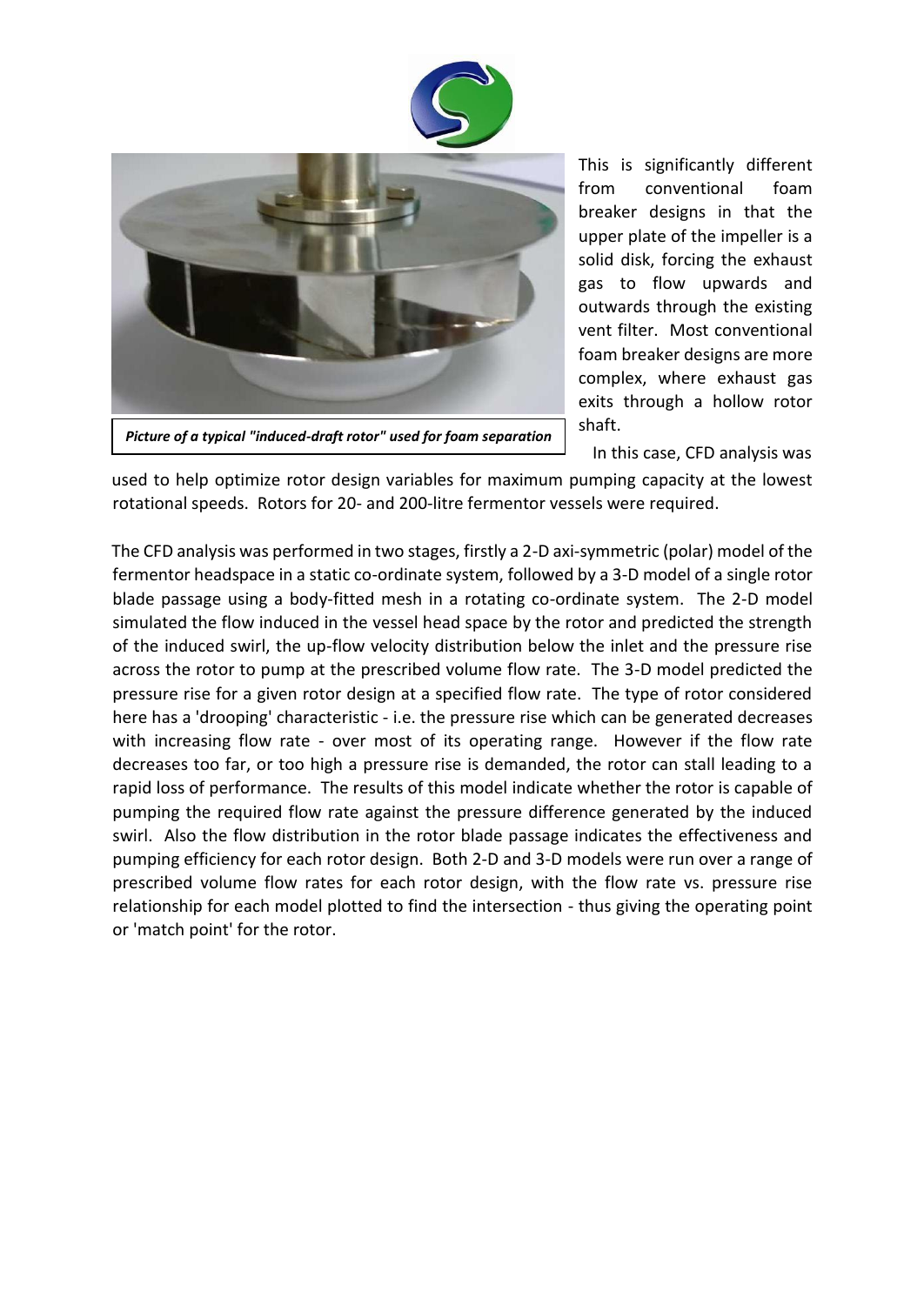

*Pressure and swirl velocity contours from 2-D analysis* 

Several design parameters (e.g. blade height, number, angle, inlet and outlet diameter) were varied in order to provide maximum suction at the liquid surface below the rotor for a minimum air volume flow rate. In general, the most powerful design parameters in terms of suction (or pressure rise) are rotational speed and tip diameter. Increasing the number of blades reduces the load per blade, and is likely to increase the rotor effectiveness across a large flow range. Changing the inlet hub diameter does not necessarily provide extra suction at the liquid surface itself, but it does change the operating point along the rotor characteristic. Once the main design parameters were set to give a reasonable overall rotor performance, fine tuning was performed to optimise the blade curvature, inlet and outlet angle. This ensures that the blade inlet angle is matched well to the angle of the inlet air flow, to avoid too high a positive or negative blade incidence; and the air is turned by the correct amount. Under-turning will result in too little pressure-rise, but over-turning might cause boundary layer separation and hence higher losses with less pressure rise.